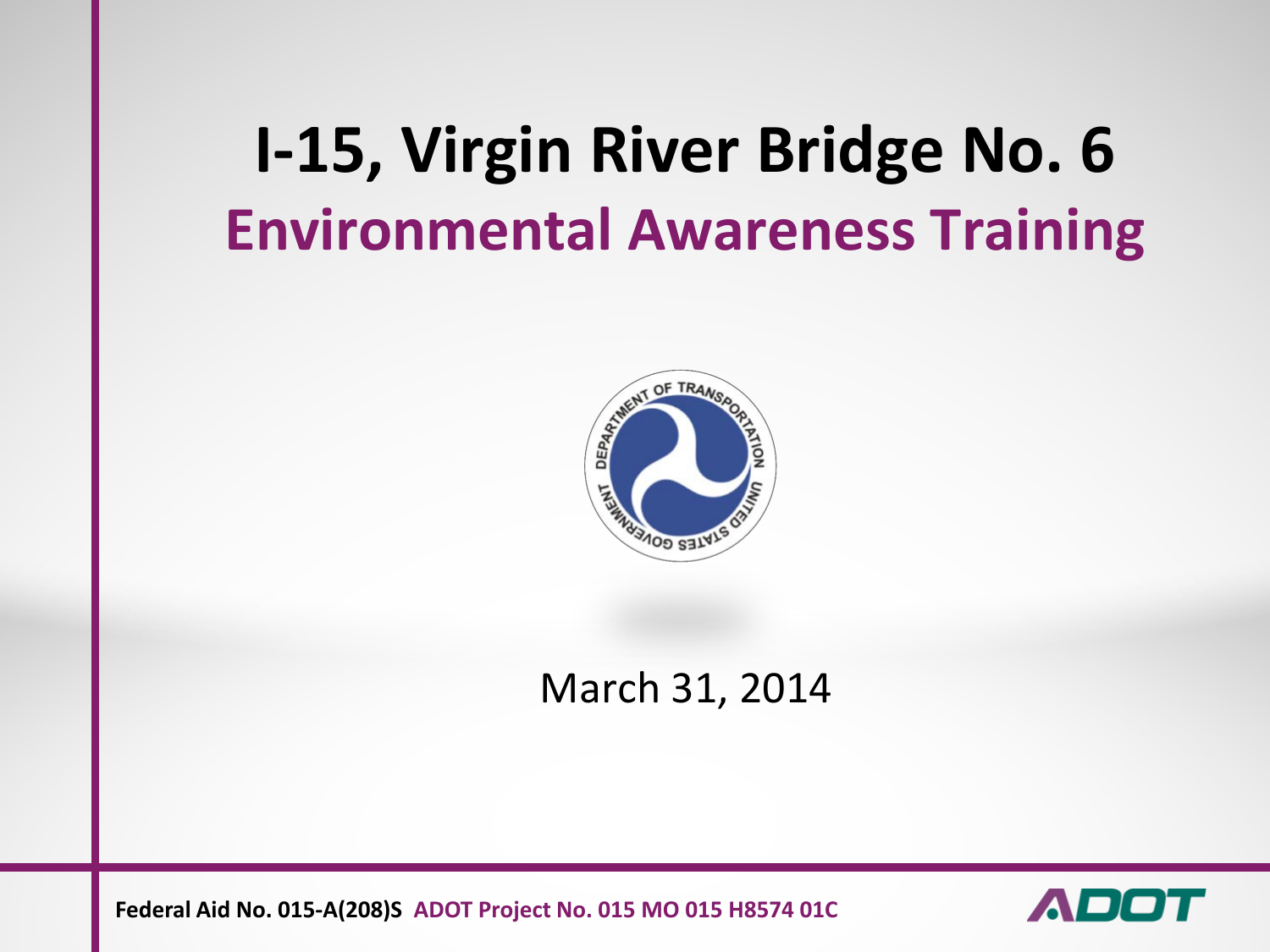# **Training Overview**

**Protecting Sensitive Resources**

- **Introduction**
- **Environmental consequences and mitigation**
- **Biological resources and protected species**
- **Water resources**
- **Mitigation measures**
- **Biological monitoring**
- **Issue escalation**



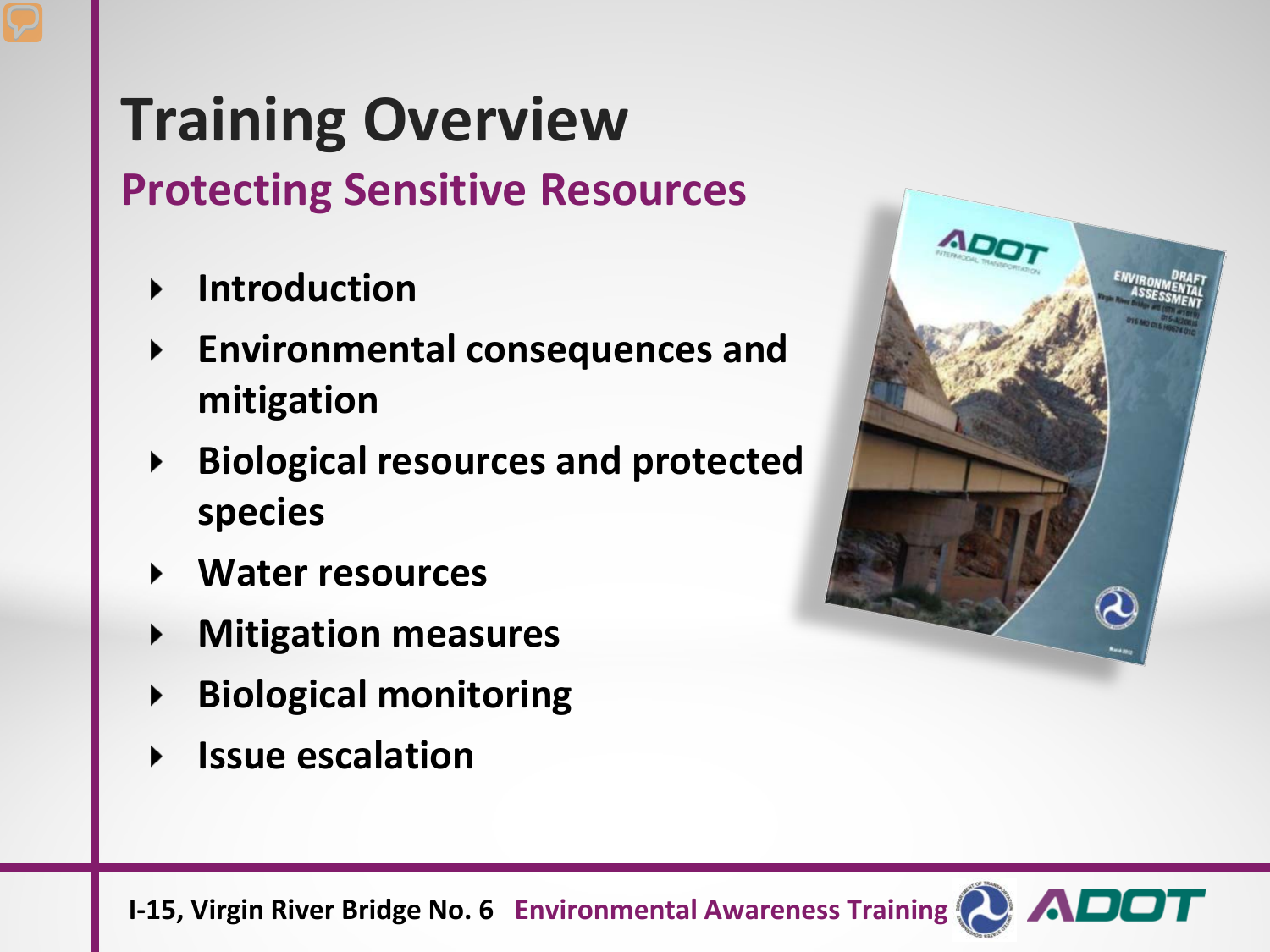## **Environmental Impacts and Mitigation Biological Resources**

- **Bureau of Land Management, U.S. Fish and Wildlife Service, and Arizona Game and Fish involvement**
- **Assessed threatened and endangered species, BLM sensitive species, native plants, invasive species, and riparian areas**
- **Mitigation to minimize impacts to fish, birds, and habitat**





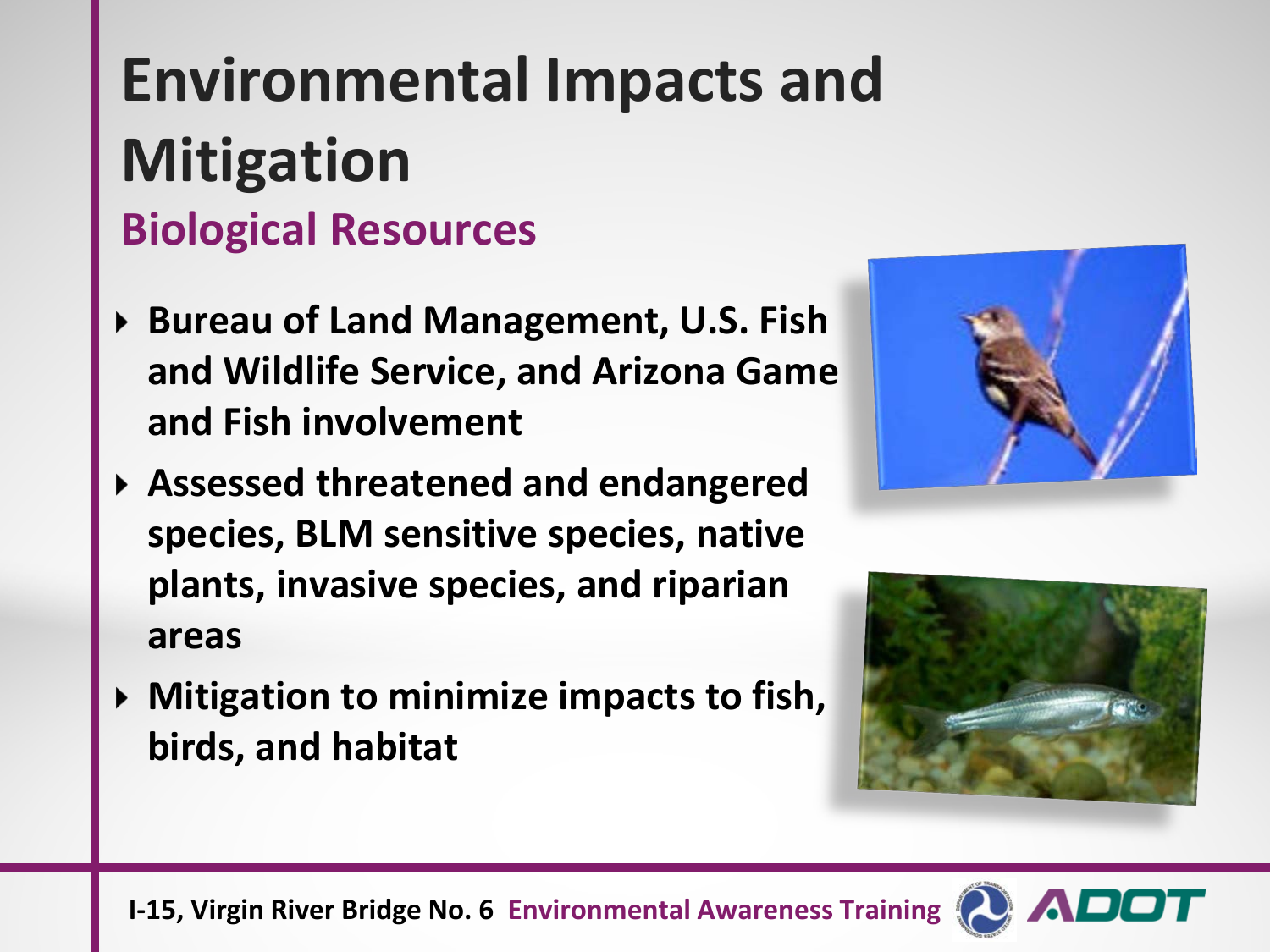#### **Virgin River Chub Endangered**

- **Critical habitat**
- **Found only in Virgin River**
- **Deep, swift waters**
- **Spawn in late spring or early summer**
- **Up to 18" long**
- **Threats:**
	- **Changes to habitat**
	- **Exotic fishes**





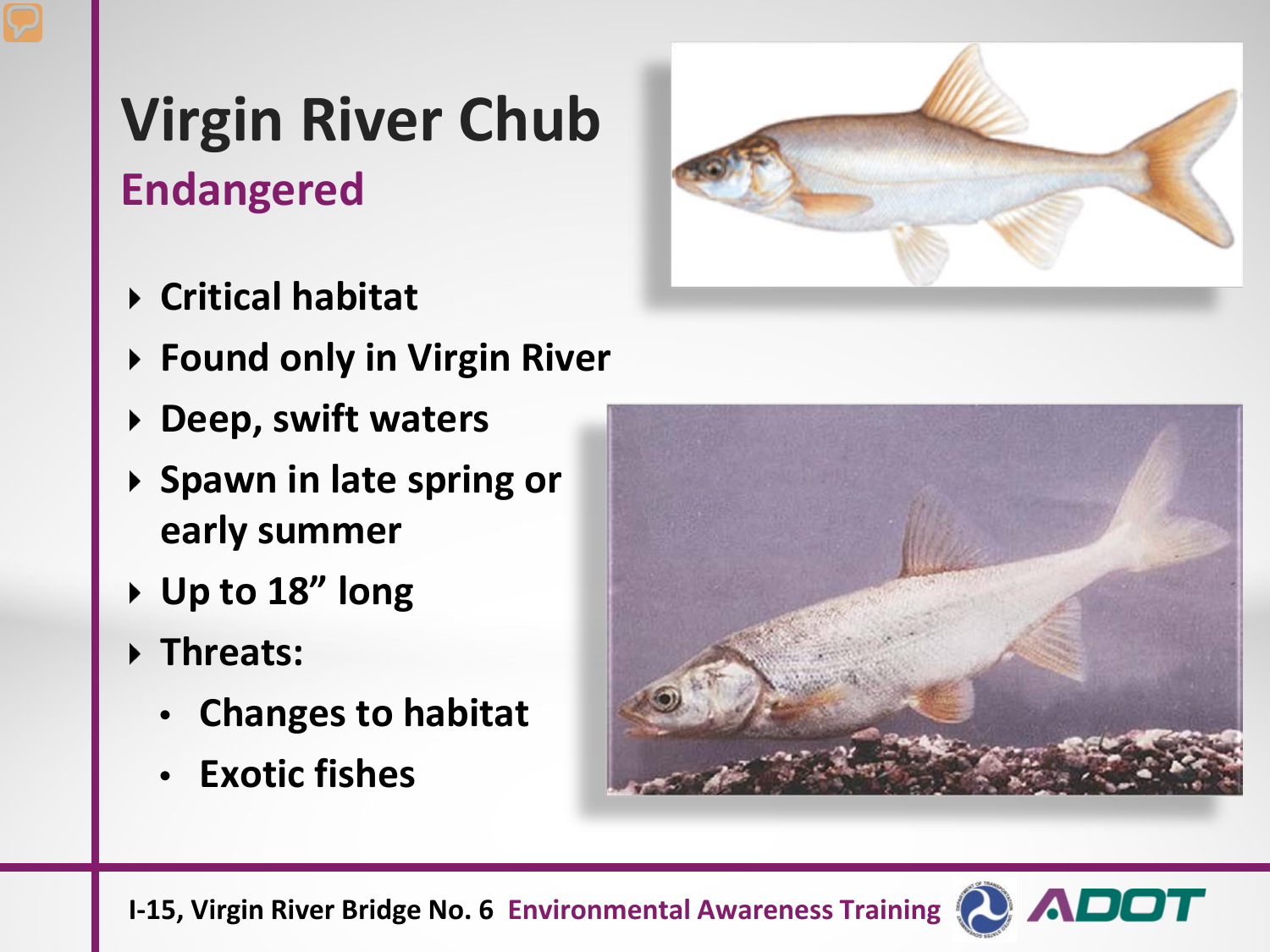# **Woundfin**

#### **Endangered**

- **Critical habitat**
- **Adapted to turbid water**
- **Spine on dorsal fin**
- **Spawns in spring in <b>Widen swift, shallow water**
- **2" long**
- **Threats:**
	- **Changes to habitat**
	- **Exotic fishes**







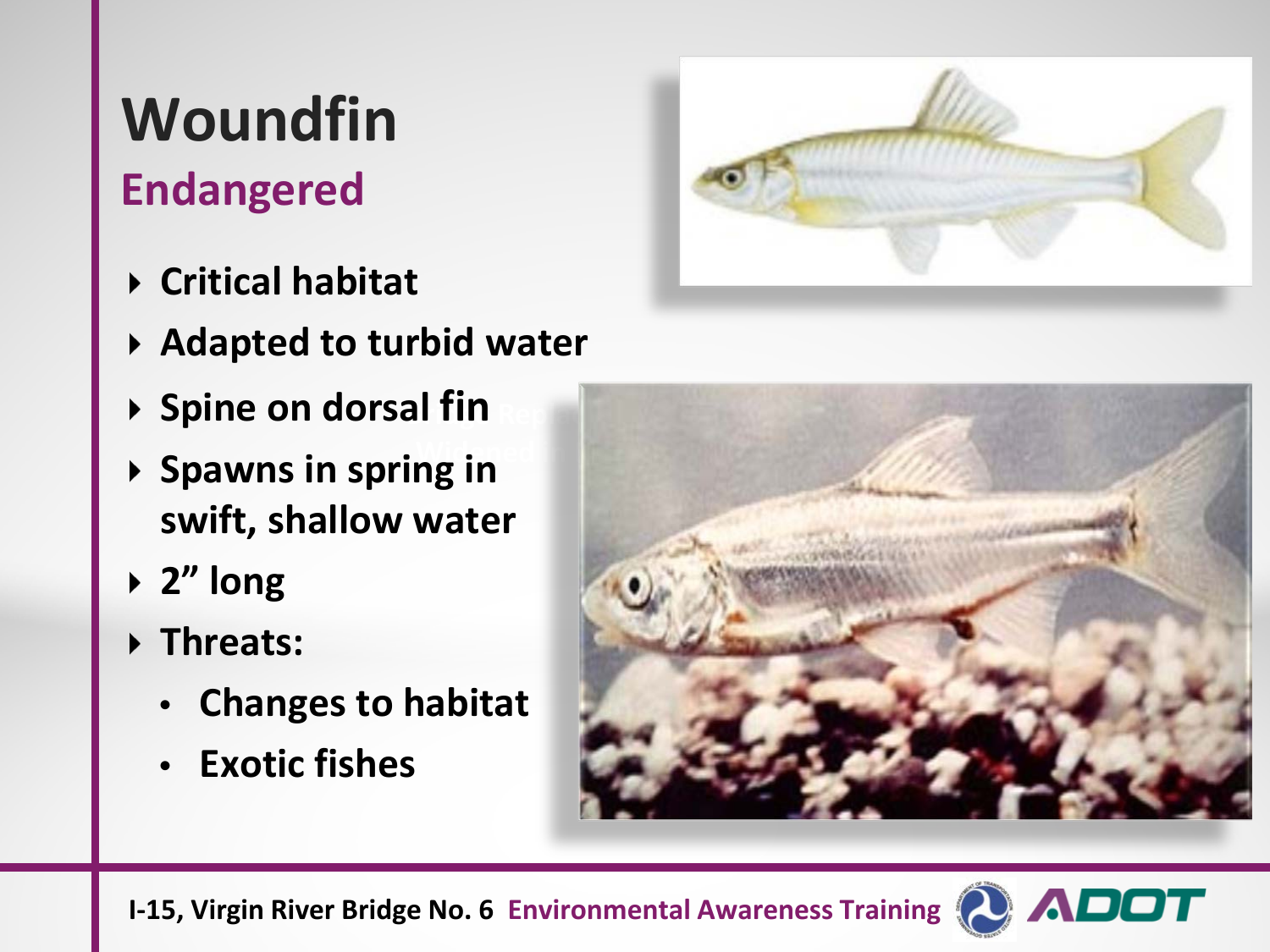### **Southwestern Willow Flycatcher Endangered**

- **Critical habitat**
- **Adapted to saltcedar habitat**
- **Prefers to be near water**
- **Insectivores**
- **4-5" long**
- **Threats:**
	- **Habitat degradation/loss**
	- **Nest parasitism by other birds**



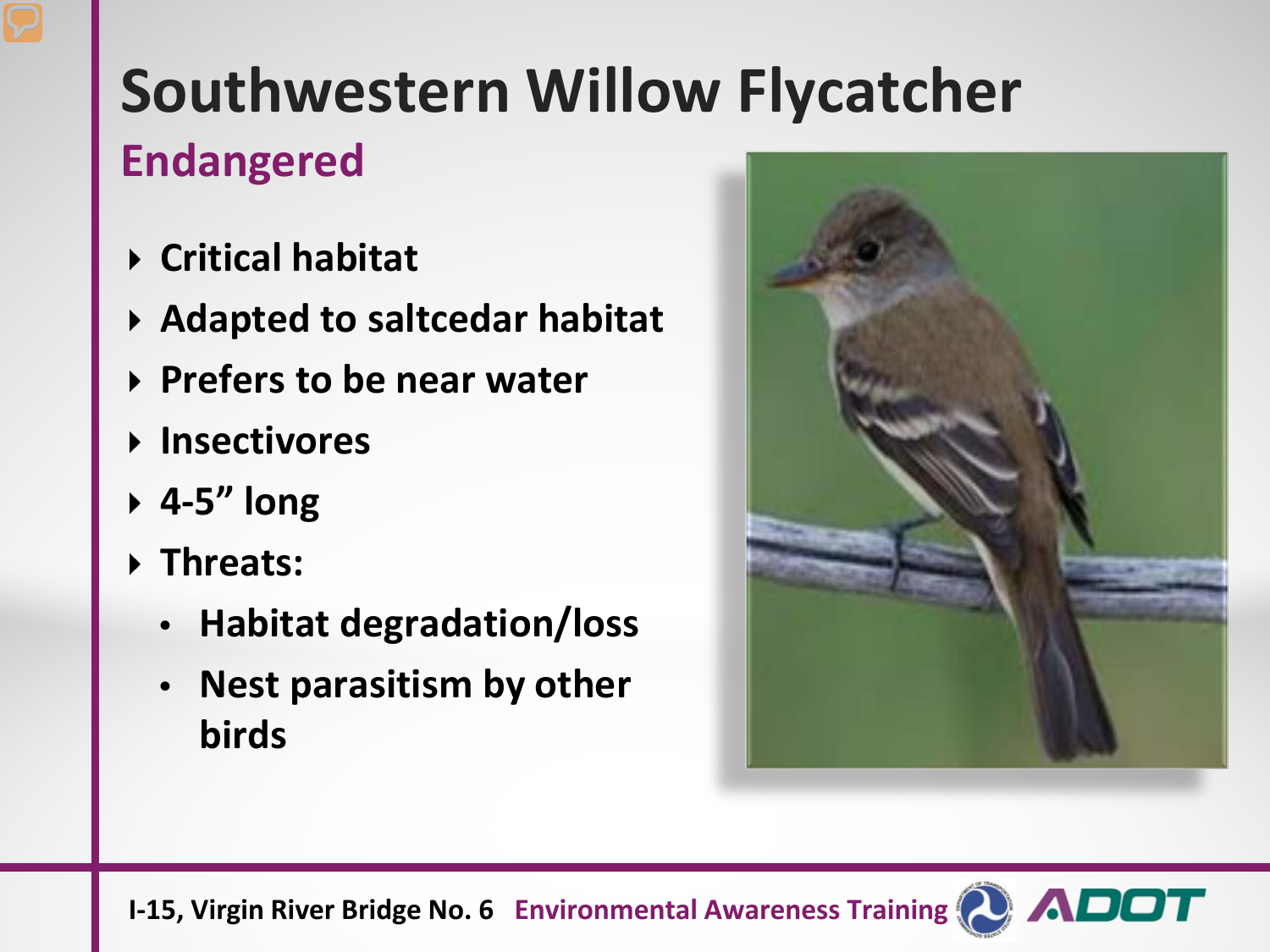### **California Condor Endangered**

- **Almost extinct in 1980s**
- **Attracted to trash**
- **9-10' wingspan**
- **Threats:**
	- **Lead poisoning**
	- **Power line collisions**
	- **Habitat loss**
- **Report sightings to Resident Engineer**



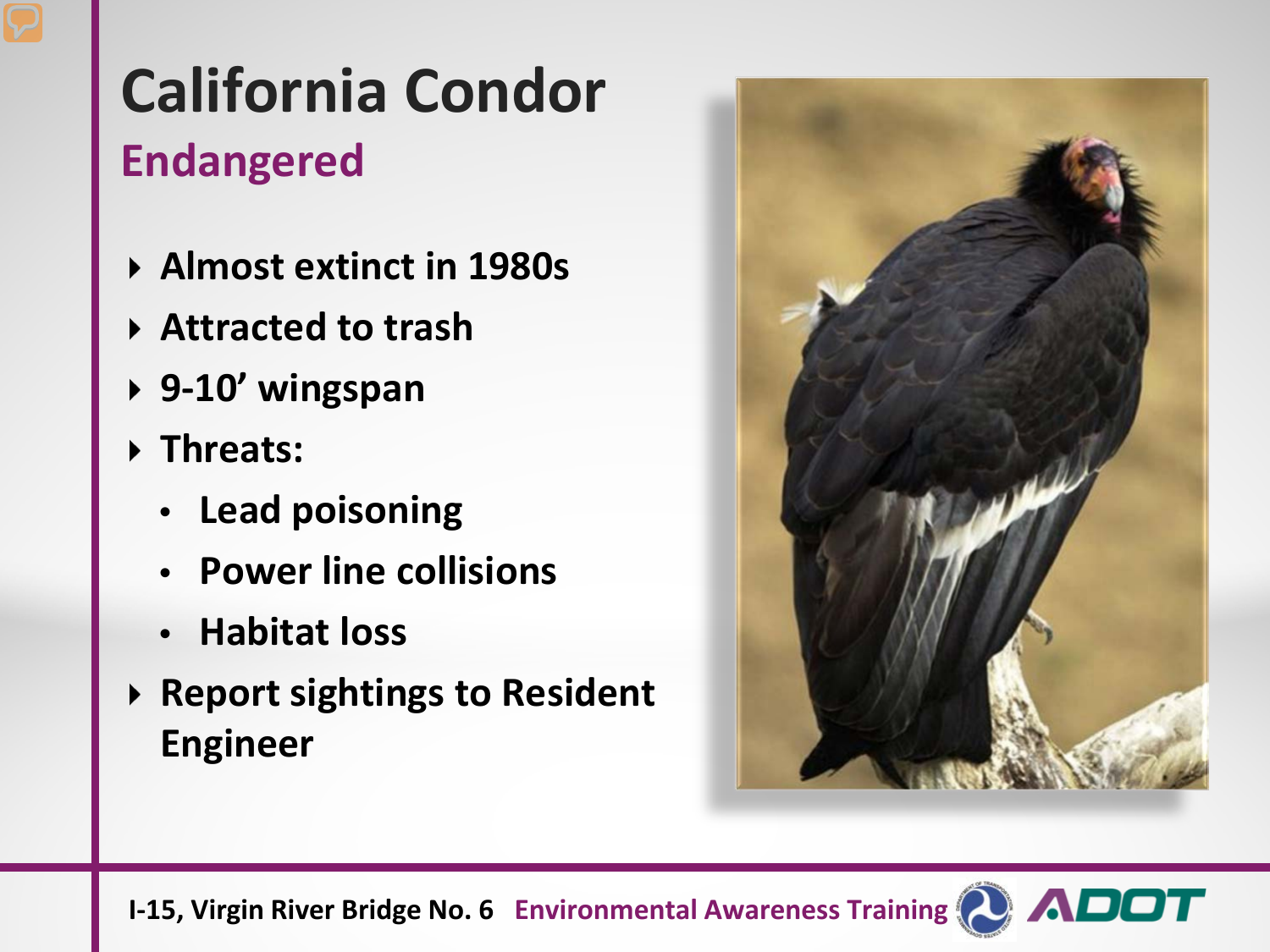## **Mojave Desert Tortoise**

#### **Threatened**

- **Herbivores**
- **High mortality**
- **Live 50-80 years**
- **Near washes**
- **Up to 15" long**
- **Burrows to escape heat and hibernate**



- **Report sightings to ADOT Resident Engineer; do not touch, collect, or harass**
- **May seek shade under parked vehicles**

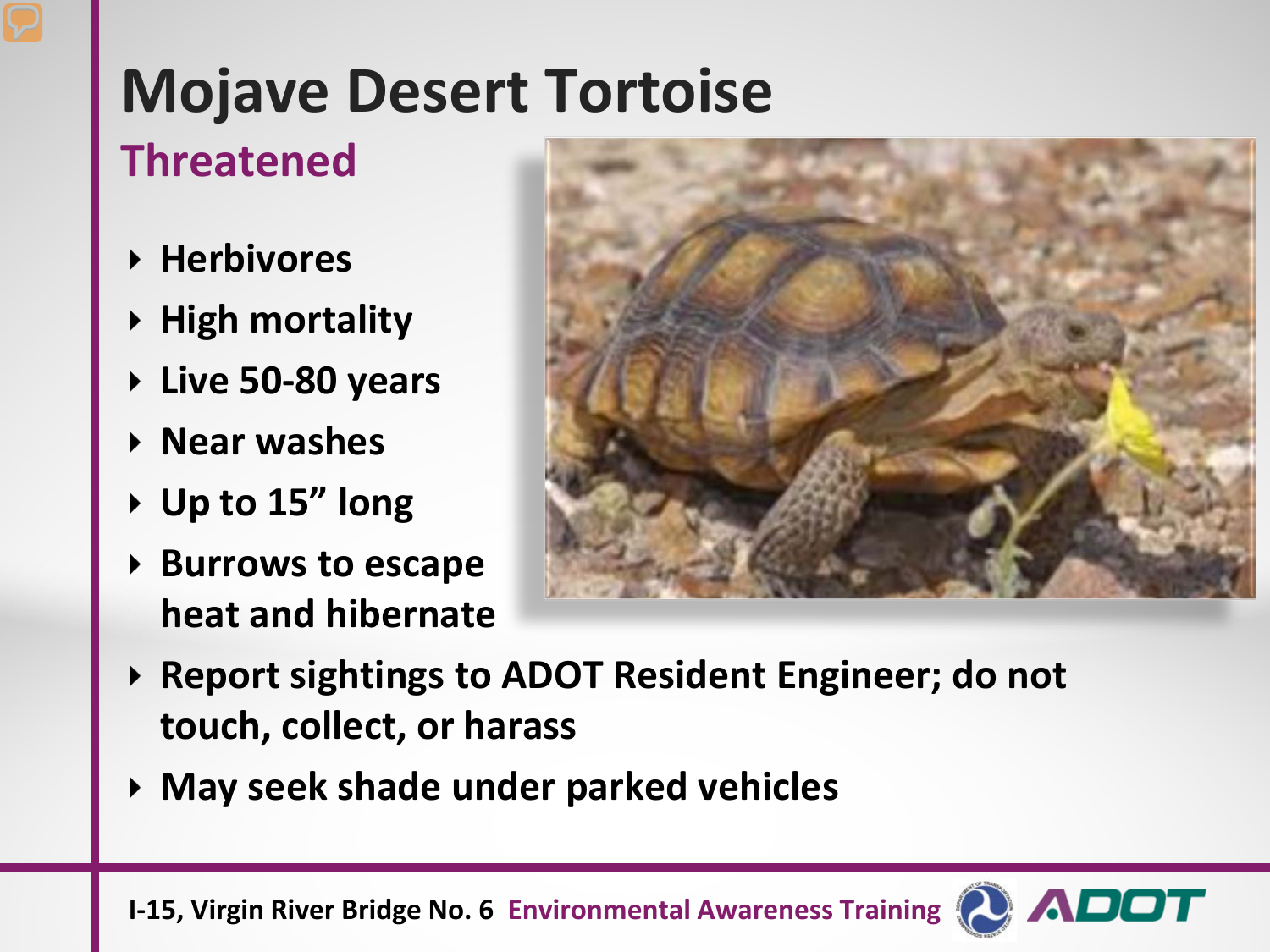#### **Special Status Species Protecting Rare Species**

- **Avoid interaction with California condors; report sightings to ADOT Resident Engineer**
- **Report any fish mortalities**
- **Report encounters with Mojave desert tortoises – DO NOT TOUCH OR HARASS**
- **Report encounters with Southwestern willow flycatchers**
- **Avoid interaction with desert bighorn sheep; allow them to leave on their own and report sightings**

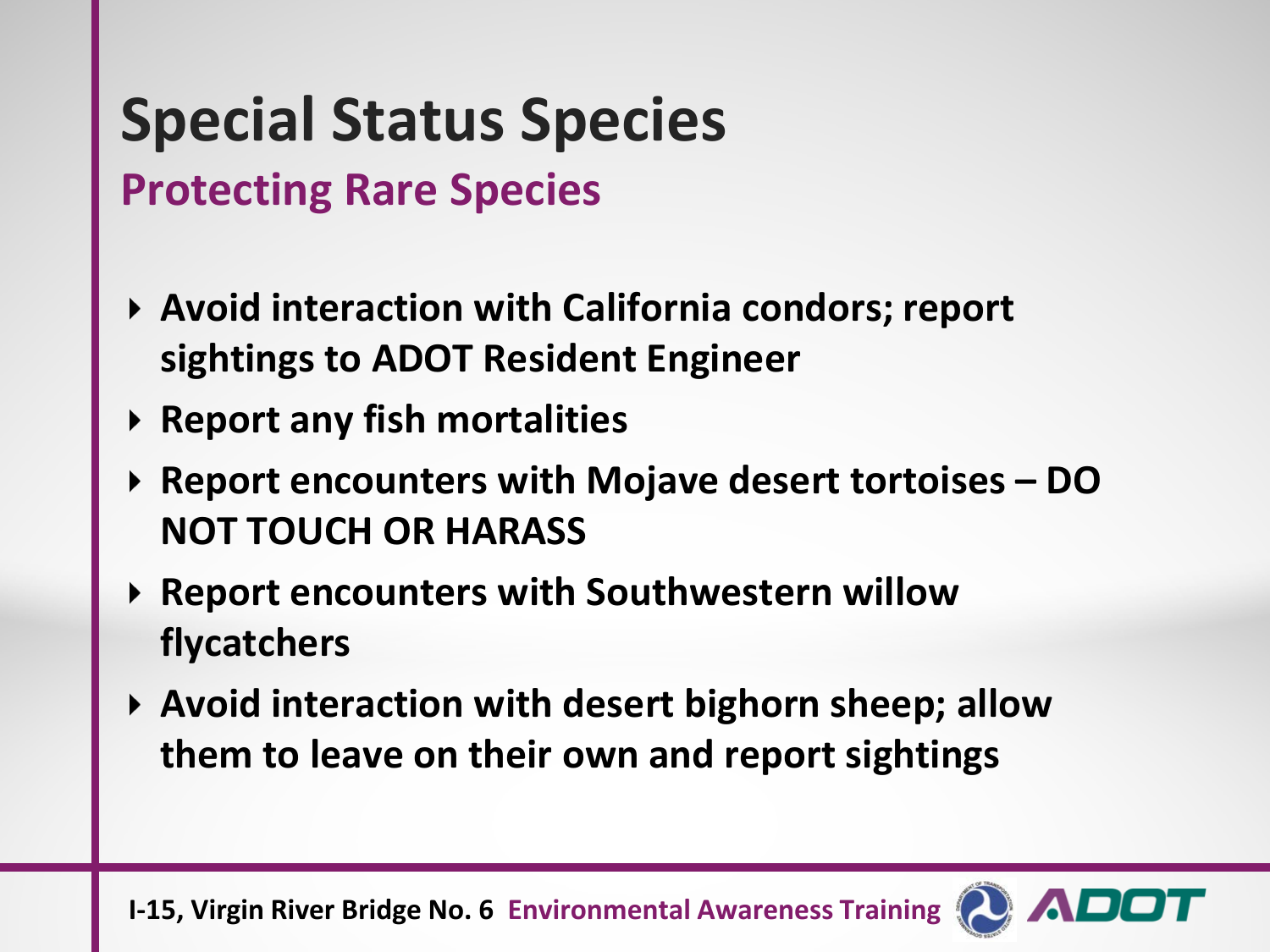#### **Invasive Species Protecting Native Species**

- **Wash all equipment before entering site**
- **Inspect and clean all equipment before leaving the site**
- **Invasive plants will be treated with an approved herbicide and photosensitive dye**
- **Avoid dyed areas whenever possible**





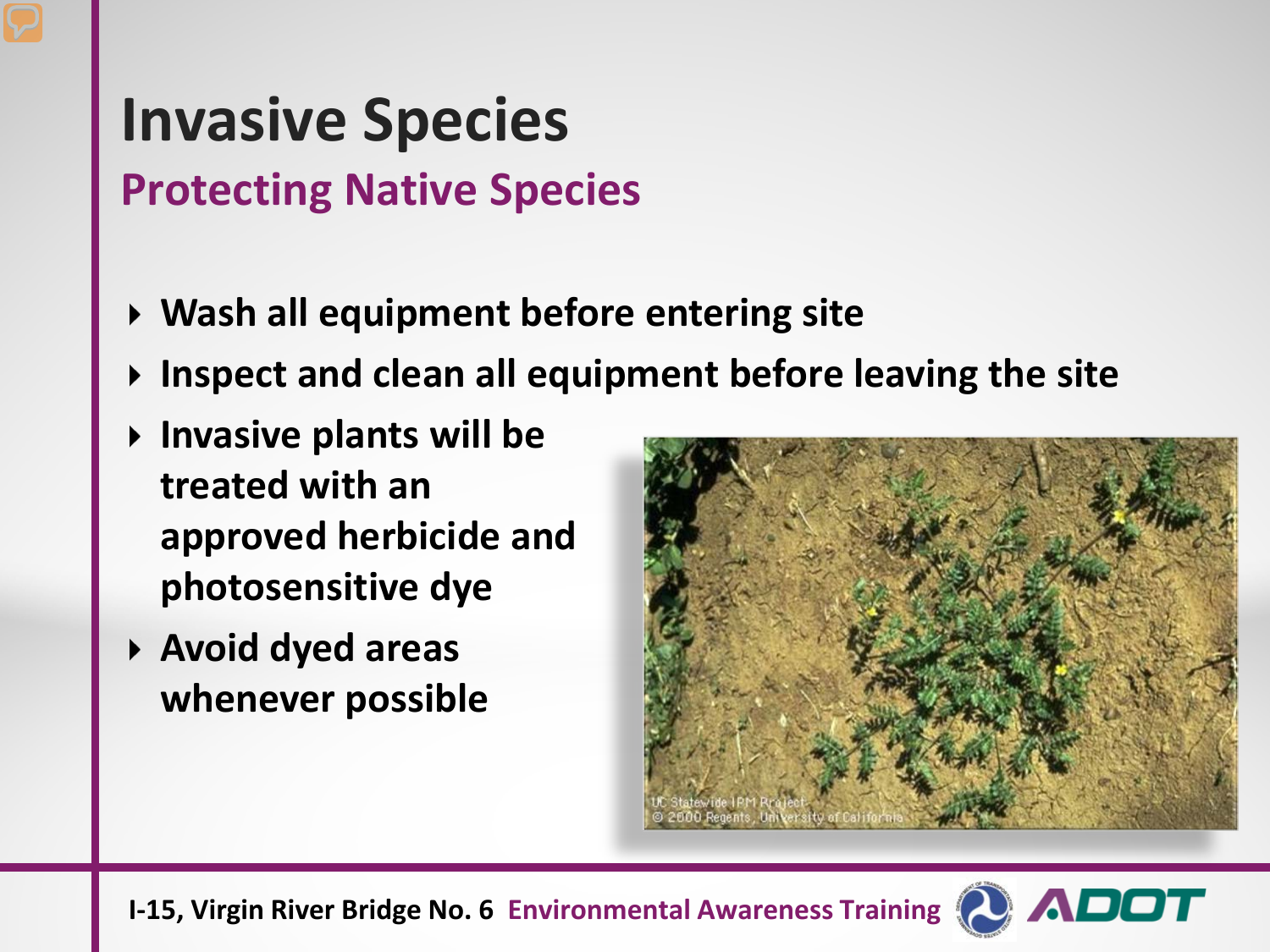### **Environmental Impacts and Mitigation Water Resources**

- **U.S. Army Corps of Engineers, Bureau of Land Management, and National Park Service involvement**
- **Clean Water Act protection**
- **Wetlands and open water**
- **Mitigation to minimize impacts to water quality**



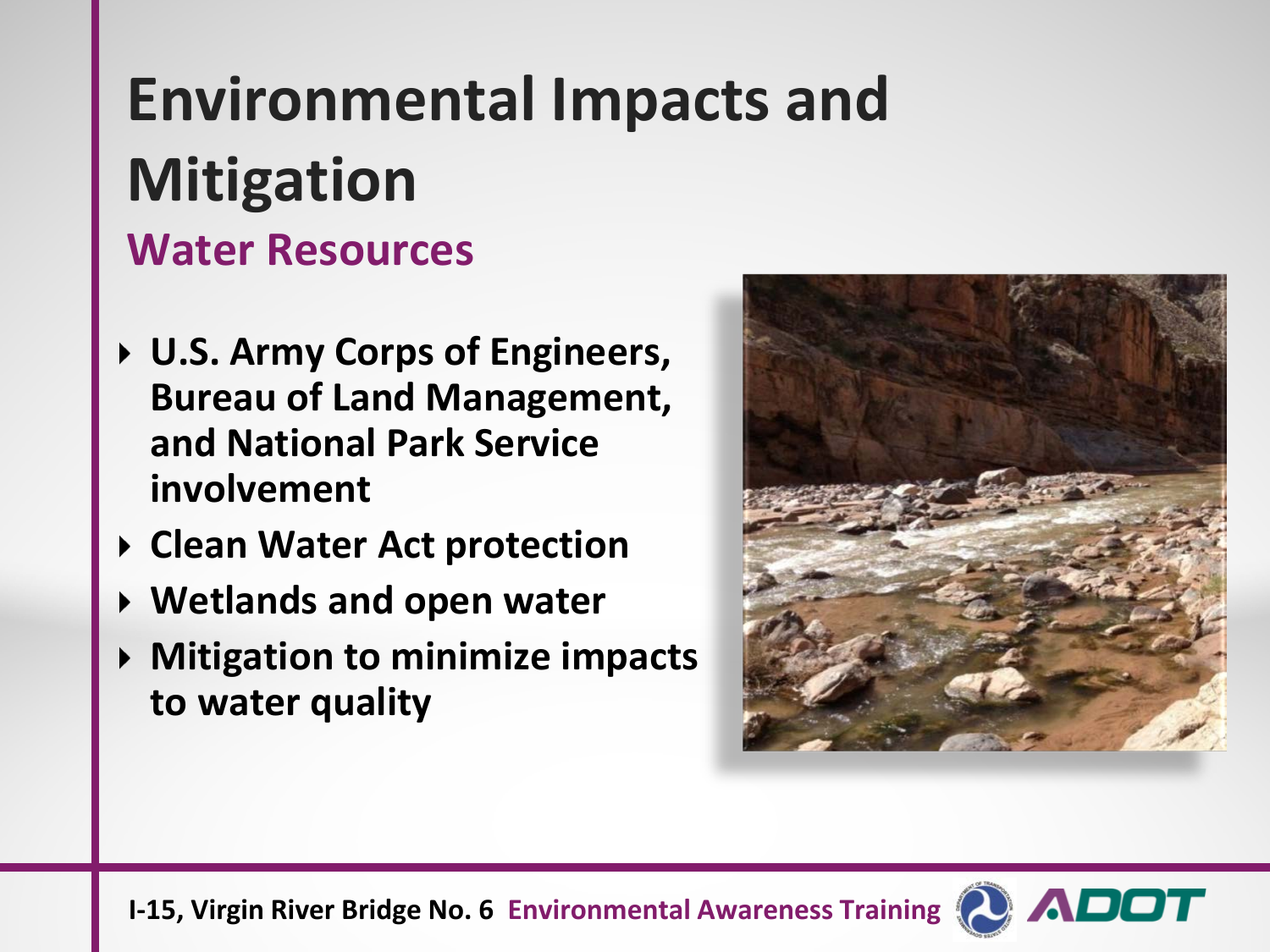### **Work in and around the Virgin River Protecting Water Quality**

- **No removal of water from the Virgin River**
- **No waste water can be placed in the Virgin River**
- **All work in the low-flow channel must be authorized by the ADOT Engineer**
- **All construction in the gorge must be performed in authorized work areas**
- **Fish biologists must monitor any work disturbing the active stream channel**
- **Stop construction during high flows or flooding**
- **Evacuate the gorge before temporary bridge removal**

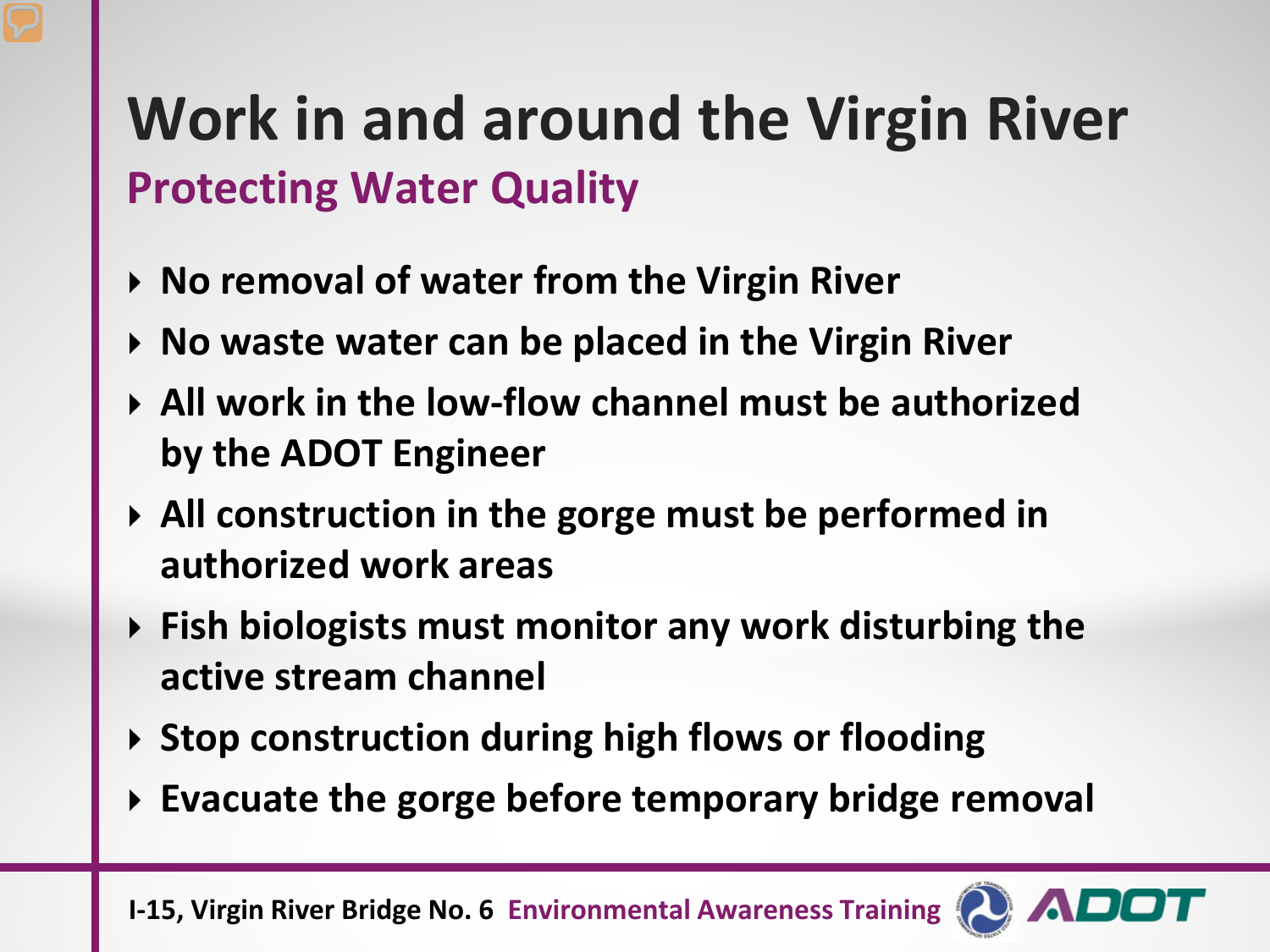### **Work in the 100-Year Floodplain Protecting Water Quality**

- **Biological monitor must be present for refueling in the floodplain**
- **Mark limits of the floodplain prior to construction**
- **Only store materials approved by the ADOT Resident Engineer in the floodplain**
- **Use best management practices to keep anything from washing into the Virgin River**
- **Remove excess construction materials from the floodplain within 10 calendar days**



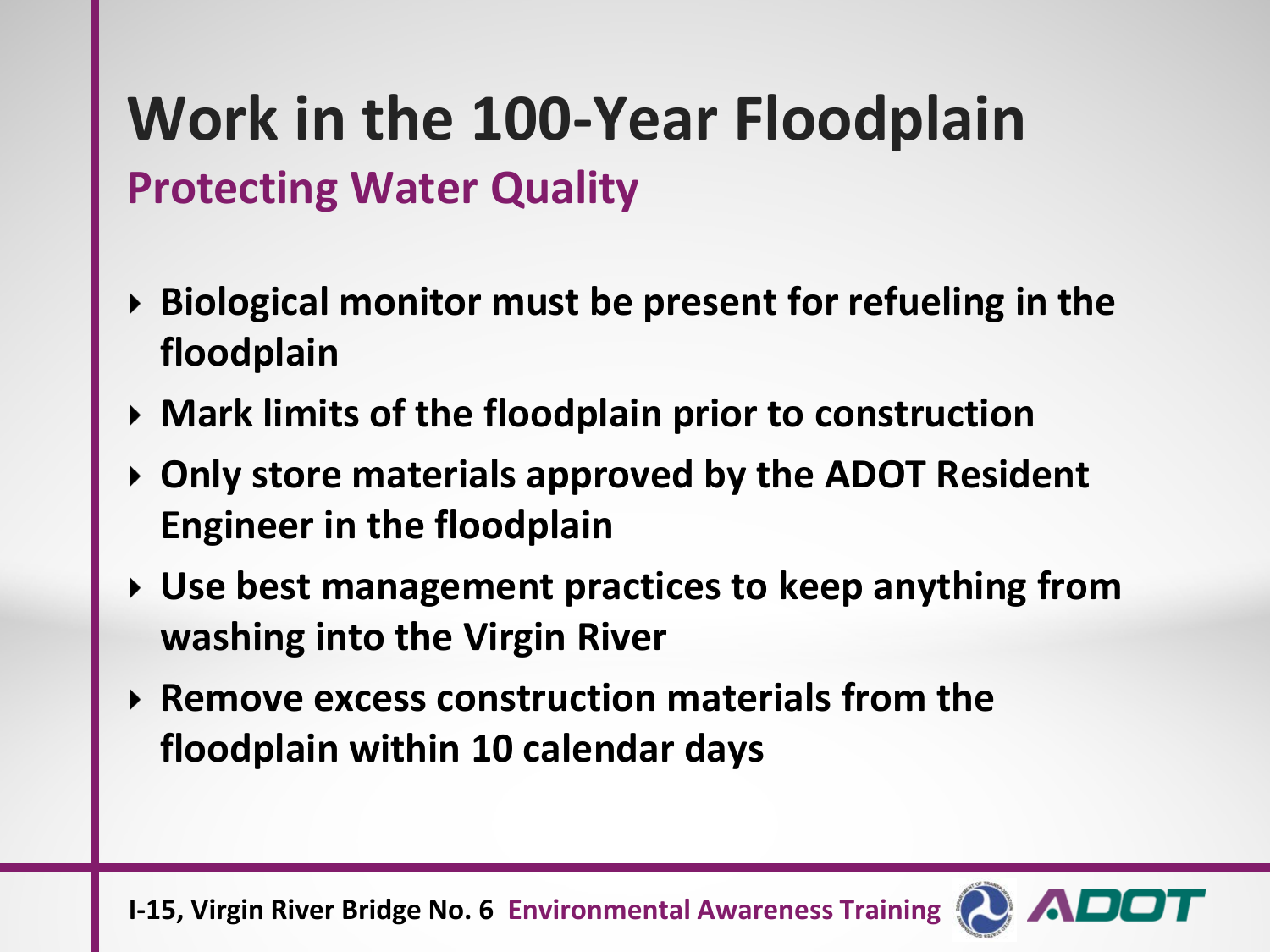### **Pollution Prevention Protecting Water Quality**

- **Follow the Spill Prevention Plan**
- **Keep a hazardous materials spill kit onsite during construction**
- **Use best management practices for refueling both within and outside of the 100-year floodplain**
- **Temporary staging areas must include a berm or excavated ditches to impound leaks or spills**
- **Wastewater must be disposed of off-site**
- **Implement dust control measures**

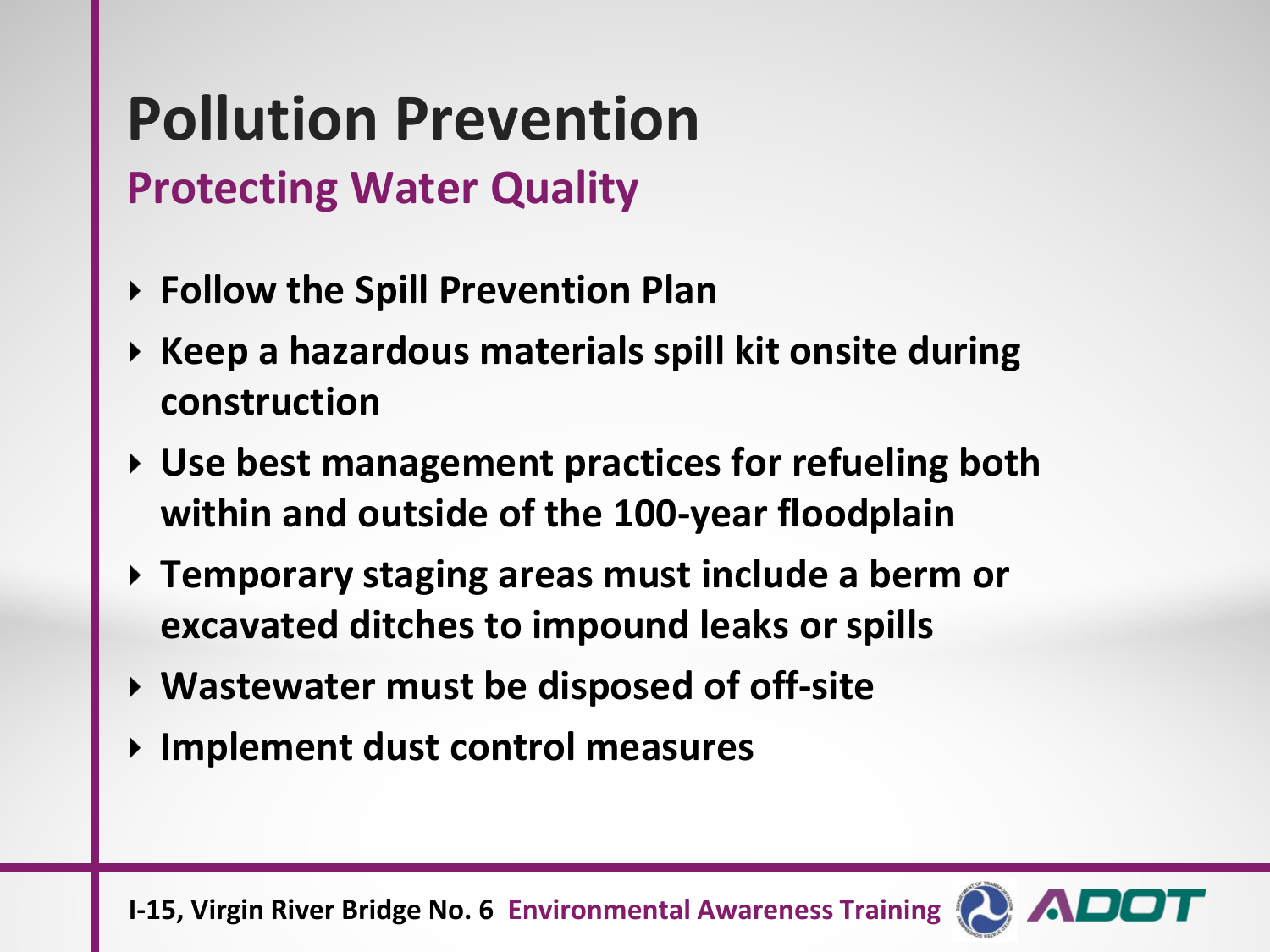#### **Good Housekeeping Basics for Every Day**

- **▶ Keep the work site free of litter, trash, and construction debris**
- **Keep construction limits clearly marked**
- **All right-of-way fencing must remain in place to prevent livestock from entering the site**
- **Avoid roadside memorials**



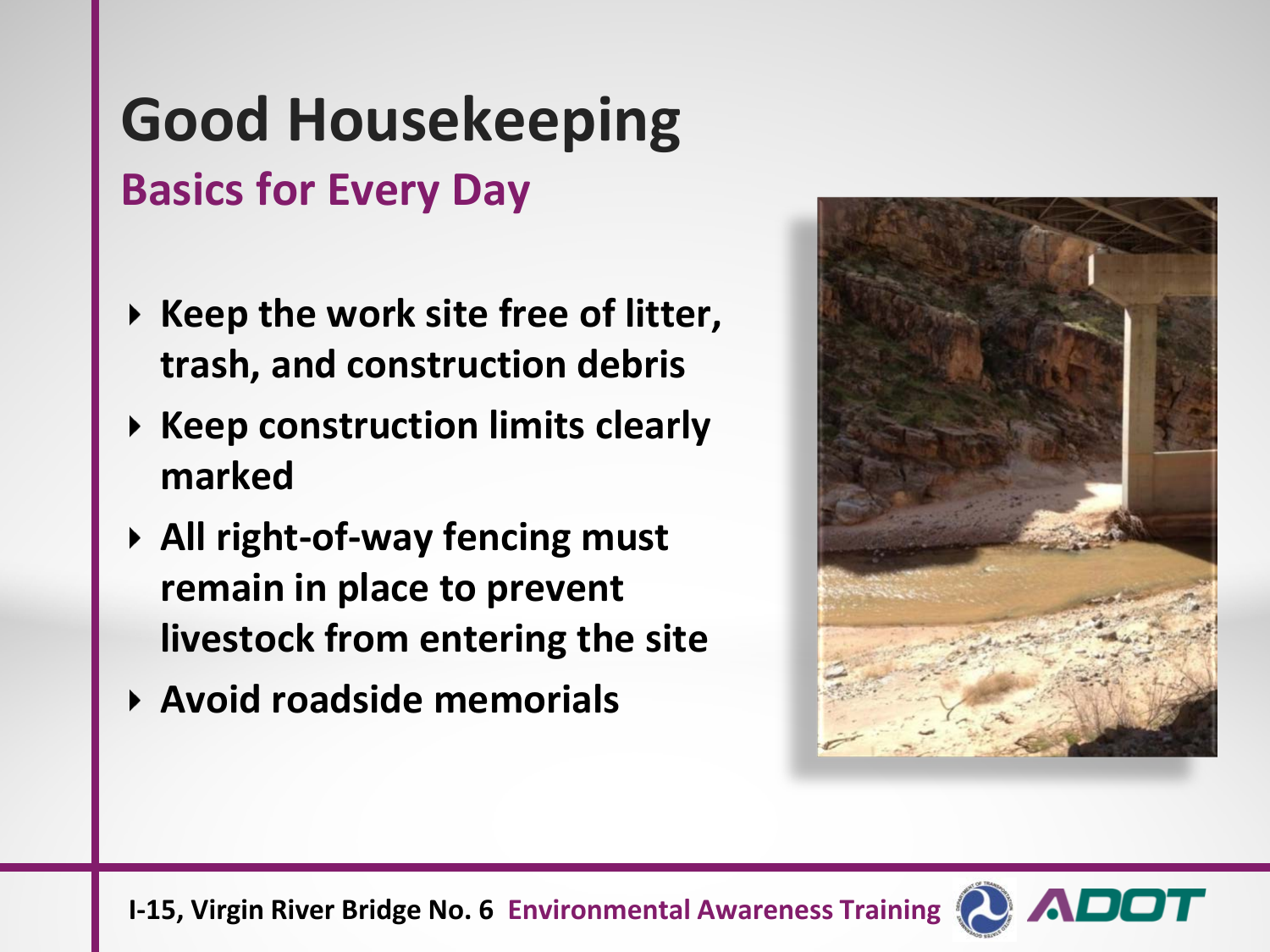# **Biological Monitoring**

#### **Ensuring Compliance with Environmental Mitigation**

- **AGFD or ADOT biologist**
- **Contact for all environmental issues**
- **Onsite throughout construction**
- **Specialized fish biologists for placement of fish nets**
- **Observes and documents impacts to sensitive biological and water resources**
- **Files daily and weekly reports with ADOT and BLM**



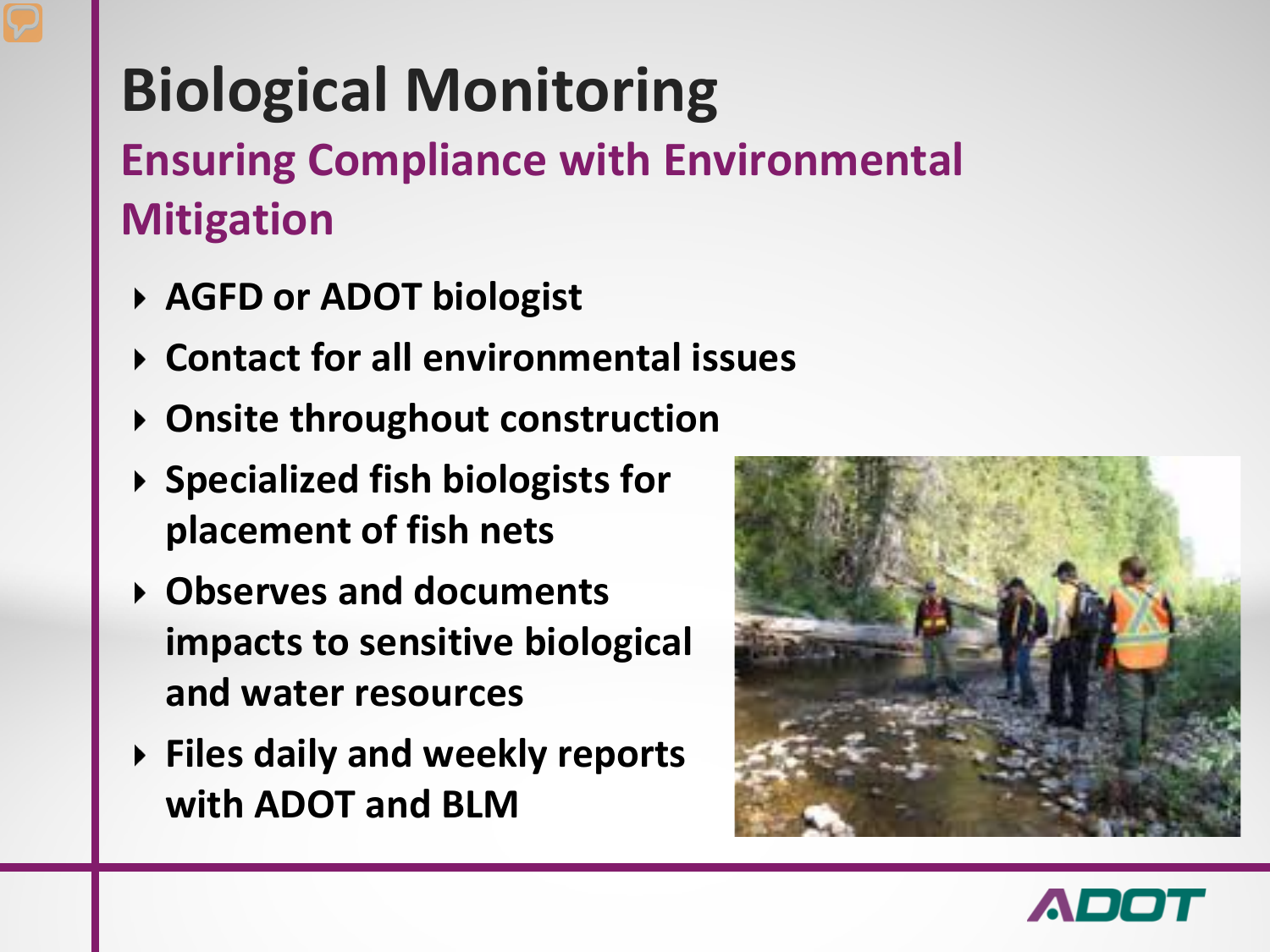## **Issue Escalation**

#### **Proactively Seeking Resolution**

| <b>Level</b>                 | <b>ADOT</b>                               | <b>Partner</b>                                                                      |
|------------------------------|-------------------------------------------|-------------------------------------------------------------------------------------|
| Step 1. Operations           | <b>Biological</b><br>Monitor              | (Monitor escalates directly to ADOT<br>Resident Engineer)                           |
| Step 2. PM/Engineer          | <b>Adam Carreon</b>                       | Johnnie Mata 602.717.2051<br>Kevin Abernathy 801.509.8811                           |
| Step 3. Management           | <b>Chad Auker</b><br><b>Audra Merrick</b> | Steve Campbell 602.721.3781<br>Jim Meadows 602.721.2158<br>Linn Bogart 801.509.8808 |
| Step 4. Senior<br>Management | <b>Todd Emery</b>                         | Mark Soyster 602.721.4702<br>Guy Wadsworth 801.576.1453                             |